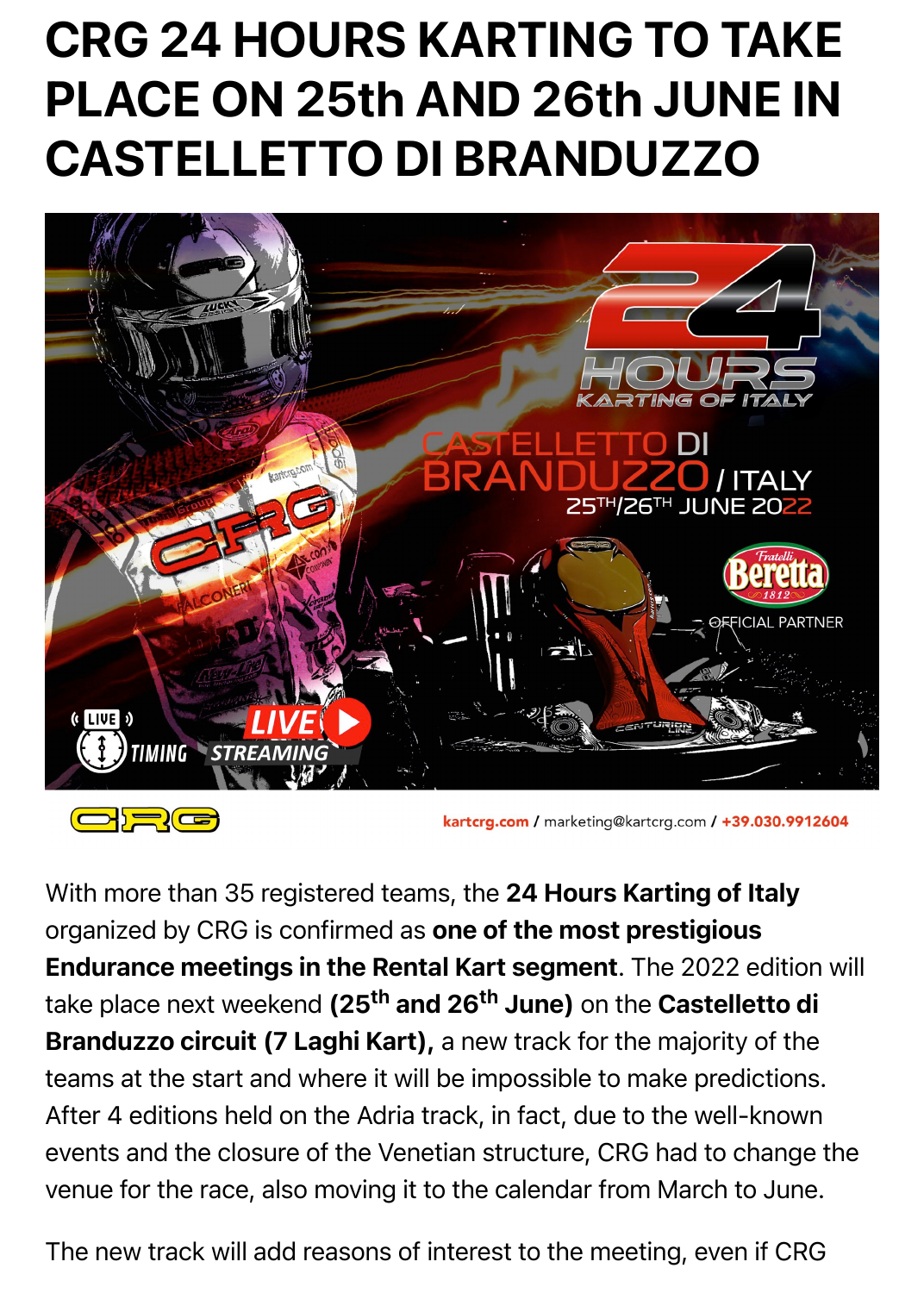confirmed the organizational format that made its event famous, without causing any upheavals. Therefore, it will be confirmed the formula which provides for the assignment of CRG Centurion karts equipped with a Honda 390cc engine by drawing lots and the choice of leaving the same vehicle to the team for the entire race. It is a technical choice based on two factors as underlined by the CRG headquarters: first of all because all the karts used in the race will be brand new, therefore they will be able to guarantee substantially identical performance standards and, secondly, because we want to keep management of the vehicle, the ability of the team to take it to the finish line in full efficiency, as one of the determining factors for the result in an Endurance marathon of this magnitude. We do not have to forget that CRG is one of the most important manufacturers in the world and wishes to place the product, in this case its own CRG Centurion, at the center of the event and an integral part of the technical challenge that such a demanding meeting offers. The fact of having seen two of the five previous editions finish with the first three teams in the same lap gives ample guarantees to the participants on this point.

Coming specifically to the results, ATB Team Bengio from Denmark, CH-T Gold from Spain and the Italian teams BAC-PKI and GFT Racing are the PRO crews that from the first edition in 2018 until today, have become part of the history of this Endurance karting event, bringing home the overall victory. The Roll of Honor of the 24 Hours Karting of Italy also includes the teams in the Silver classification, reserved for the most amateur crews: La Vecchia Guardia (2018 winner, Bolza Corse (2019), Allianz (2020) and Chioggia Kart (2021).

One of the winning factors of the CRG event has always been the excellence of the organization, which respects international meeting standards, with video controls on the circuit, 4 race directors and highlevel services guaranteed to the teams, such as the box structures, the presence of hotel rooms within the circuit or the large screen that will be positioned on the track to follow the official timing and the images of the television production. The communication will be a further "plus" of the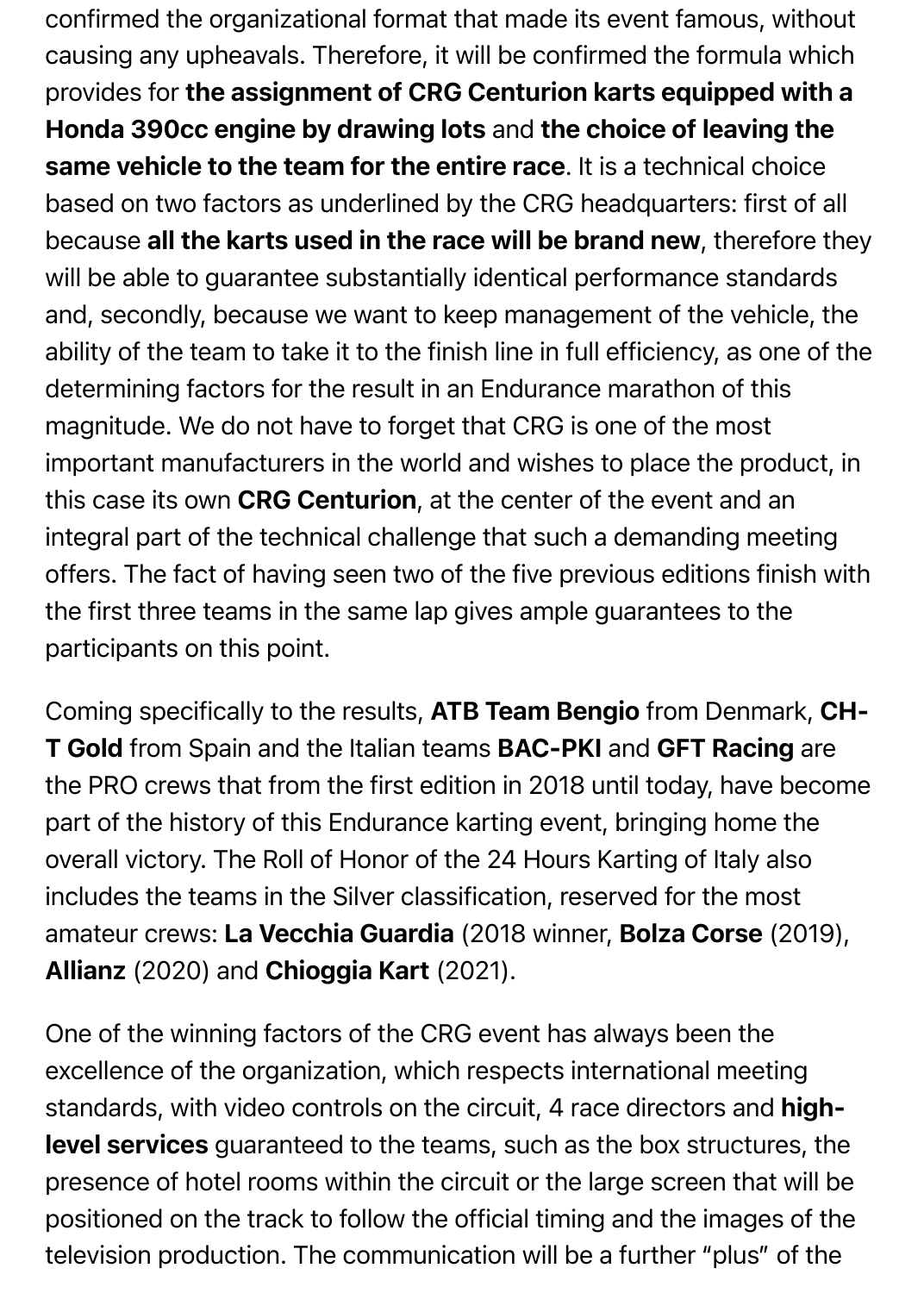race, which will be broadcast in live streaming on CRG's social channels (YouTube and Facebook) with 5 links which, in addition to the images from the track, will include a TV studio with interviews and technical insights.

The race program includes free practice and qualifying practice on Saturday morning, followed by the choreographic Driver Parade where more than 200 drivers will parade on the starting straight, then the start of the 24 Hours with the "Le Mans" procedure at 2.00 PM Saturday afternoon. The race will then end at 2 PM on Sunday and the teams will have to manage their own strategy, following only a few rules imposed by the regulation including the mandatory number of driver changes (30) for the "Pro" crews and 35 for the "Silver"), as well as a maximum of 7 hours of driving per driver and no less than 1 hour (regardless of the number and duration of the individual stints).

The karts' refueling, which have an autonomy of approximately 1H 30 ', will be managed by the CRG organization, which will also follow the technical assistance for all the teams with the staff of its racing department and the CRG Rental division will guarantee a high profile to all teams.

All teams will compete for the overall classification, but the Silver standing has always been very coveted, which will have its own award ceremony with the podium for the first three classified teams.

In addition, in recent days, CRG has also announced a partnership with the food company Beretta which will line up 10 teams and a special podium will also be reserved for the best three of them in this additional category.

To follow the race, it will be possible to connect live with CRG social networks, or even attend the event by going to the 7 Laghi track as entry will be free and Covid restrictions have definitively lapsed.

*For more information on the event, you can contact the CRG Organizing Secretariat: [marketing@kartcrg.com](mailto:marketing@kartcrg.com)*